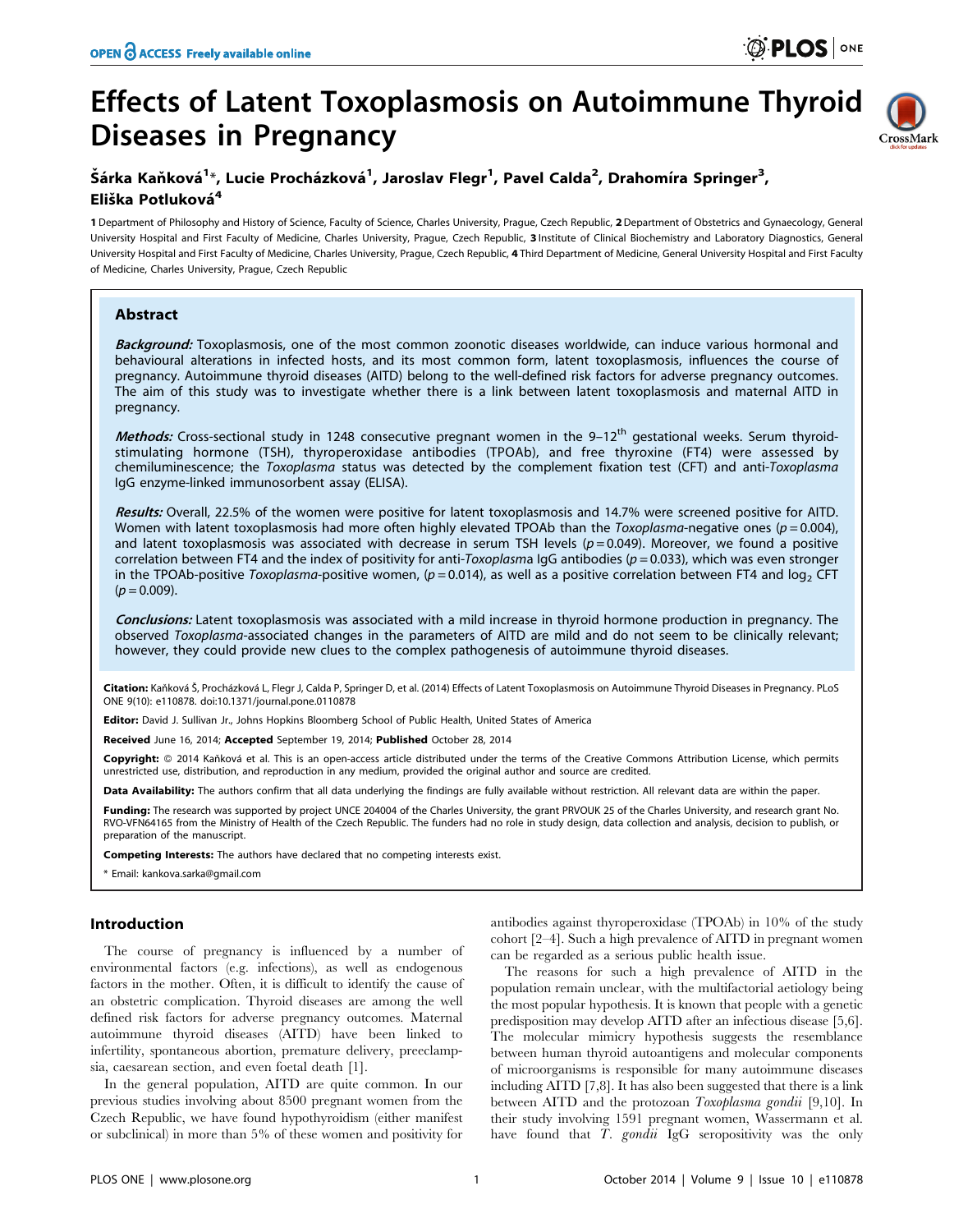significant infectious explanatory cofactor associated with the elevation of TPOAb in pregnancy. A smaller study on 414 pregnant women did not confirm this association, but its primary aim was to evaluate the association of toxoplasmosis and mood disturbances in pregnancy [11]. However, until now, no study has addressed the effect of toxoplasmosis on thyroid hormone levels in patients with AITD.

Toxoplasmosis is an endemic zoonosis caused by the parasitic protist Toxoplasma gondii, the most prevalent human parasite in developed countries. The prevalence of latent toxoplasmosis in the population ranges from 20% to 80% depending on various environmental and sociological factors, including the number of cats in the environment, latitude, moisture, hygienic standards, and kitchen habits [12]. Life-long latent toxoplasmosis is usually considered to pose no health threat to immunocompetent individuals; however, it is accompanied by specific changes in the psychomotor performance, behaviour, and personality profile [13–15]. A recent correlation study performed on a set of 88 countries has also shown that the prevalence of toxoplasmosis explains about 13% of the variation in the rates of congenital abnormalities between the countries [16].

Unlike acute toxoplasmosis in pregnancy, which has been described to damage significantly the foetal development [12,17], latent toxoplasmosis seems to have no significant negative impact on the health of the offspring. However, latent toxoplasmosis leads to alterations in serum concentrations of testosterone both in men and mice [18,19]. In addition to lower testosterone, the impairment of thyrotropin-releasing hormone (TRH) and thyroid-stimulating hormone (TSH) secretion as well as decreased serum thyroxine  $(T4)$  have been reported in T. gondii-infected mice [20,21]. Latent toxoplasmosis is reportedly associated with higher concentration of cholesterol and LDL cholesterol in male schizophrenia patients [22]. A correlation study on a set of 88 countries has also shown a general positive association between prevalence of toxoplasmosis and incidence of endocrine disorders [16]. Moreover, it has been demonstrated that latent infection by T. gondii may lead to immune suppression both in mice and humans [23,24].

Latent toxoplasmosis is thus a highly prevalent disease leading to alterations in the immune system and hormonal profile. A possible link between latent toxoplasmosis and AITD in pregnancy needs to be addressed. The goal of this study was to investigate whether or not there is an association between latent maternal toxoplasmosis, detected by immunological tests, and AITD in pregnant women diagnosed based on serum levels of TPOAb and thyroid hormones in the first trimester of pregnancy.

#### Subjects and Methods

The study was designed as a retrospective cross-sectional study and was performed in cooperation of three clinical settings of the General University Hospital in Prague (Dept. of Obstetrics and Gynecology, Institute of Clinical Biochemistry and Laboratory Diagnostics, and the Third Department of Medicine) and the Department of Philosophy and History of Science, Faculty of Science, Charles University in Prague.

#### Subjects

A total of 1250 consecutive women screened for AITD in 2008 and 2009 in the General University Hospital in Prague were included in the study. They were examined within an experimental universal screening programme for AITD conducted in 2006– 2009 (gestational wks 9–12) [2]. The screening was focused on autoantibodies against thyroperoxidase (TPOAb), thyroid stimulating hormone (TSH), and free thyroxine (FT4). FT4 was assessed only in women with pathological TSH and/or positive for TPOAb. The laboratory assessment was performed in a single laboratory at the Institute of Clinical Biochemistry and Laboratory Diagnostics.

The AITD screening was carried out as part of the routine screening for chromosomal abnormalities (i.e. serum free betahCG and PAPP-A) in the  $9-12$ <sup>th</sup> gestational weeks in all consecutive study subjects regardless of their medical history or symptoms. Serum samples collected at the time of screening, were frozen and stored at  $-70^{\circ}$ C for later evaluation. They were used for retrospective measurement of antibodies against T. gondii.

Moreover, we assessed the history of the women and the clinical outcome of the pregnancy using data extraction from the hospital database.

During the whole time of the project, we worked with an anonymous data set; the key for the identification of the individual participants was only accessible to the main authors of the study. All participating women signed an informed consent form. The study was approved by the Ethical Committee of the General University Hospital and the First Medical Faculty of the Charles University in Prague.

#### Serological analysis and reference intervals

a) Screening for autoimmune thyroid disease. Serum samples were collected at inclusion after an overnight fast. The analysis of TSH, TPOAb, and FT4 was performed within eight hours. The rest of the serum sample was stored in aliquots frozen at  $-20^{\circ}$ C until further use (screening for toxoplasmosis). TPOAb, TSH, and FT4 were assayed on the ADVIA Centaur Analyzer (Siemens Healthcare Diagnostics Inc., Tarrytown, NY) with chemiluminometric detection. TSH was determined using a direct sandwich chemiluminescence immunoassay and anti-TPO and FT4 were measured using a competitive chemiluminescence immunoassay.

The reference interval for TSH in the first trimester of pregnancy was set at 0.06–3.67 mIU/l [2], the upper limit for TPOAb at 143 kU/l, and the reference interval for FT4 at 9.8– 23.1 pmol/l. A positive screening result was thus defined as TSH below 0.06 or above 3.67 mU/l and/or TPOAb above 143 kU/l. The upper limit of the detection range for TPOAb was 10000 kU/ l when using automated sample dilution.

b) Immunological tests for toxoplasmosis. The complement-fixation test (CFT) determines the overall levels of IgM and IgG antibodies of particular specificity. This method has been used as a reference method in the Czech Republic in the last 50 years, which makes possible an analysis of the time trends in the seroprevalence of toxoplasmosis. Enzyme-Linked Immunosorbent Assays (ELISA) (IgG ELISA: SEVAC, Prague, IgM ELISA: TestLine, Brno) were used as a standard method. Using ELISA, individual classes of antibodies (IgG, IgM) were determined in order to discriminate between the acute and latent phase of the infection. Positivity for toxoplasmosis was defined as a CFT titre of 1:8 and more, together with an index of positivity  $\text{(IP)}$  of  $\geq$  1.2 for IgG ELISA antibodies against Toxoplasma. The sera were retested when the results were ambiguous or when the results of two tests were in contradiction.

#### **Statistics**

The Statistica 9.0 software was used for all statistical analyses. The influence of the binary variable latent toxoplasmosis (positive/ negative) on the probability of a positive screening result was evaluated using the method of contingency tables. The following parameters were tested: any positive screening results, TSH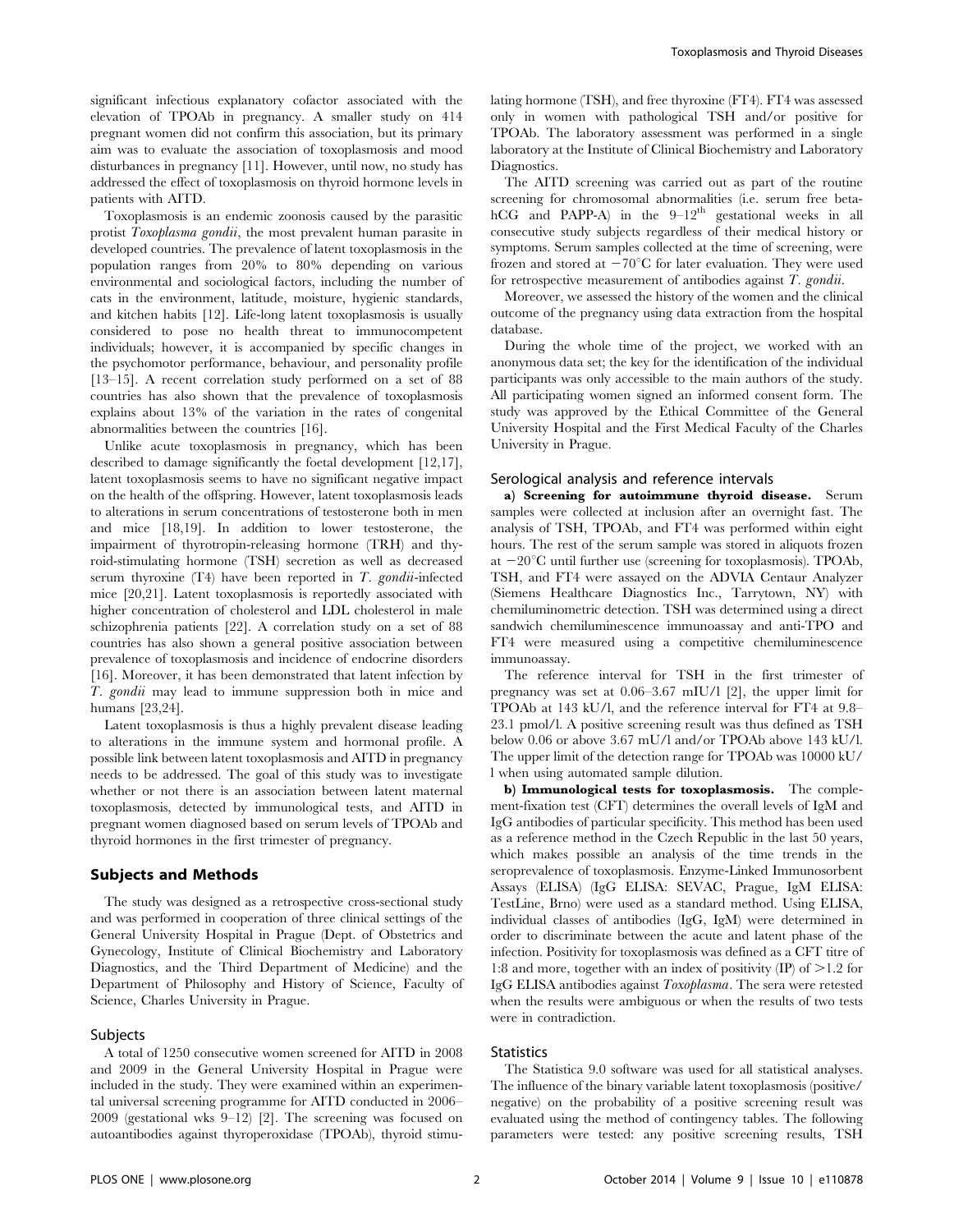elevation, TPOAb positivity (TPOAb<sup>+</sup>), TPOAb >500 kU/l, and combination of TSH elevation and TPOAb<sup>+</sup>.

The log-linear analysis of frequency tables was used for the analysis of a model with three binary variables: toxoplasmosis (Toxo) (positive/negative), TPOAb (TPOAb<sup>+</sup>/TPOAb<sup>-</sup>), and TSH (suppressed/normal/elevated).

Nonparametric tests, e.g. the Mann-Whitney test, were used to search for the influence of toxoplasmosis on the TSH, TPOAb, and FT4 levels. The influence of the levels of anti-Toxoplasmaantibodies (IP for IgG antibodies and CFT antibodies in a nonparametric test or  $log_2$  CFT antibodies in parametric linear regression) on the TPOAb, TSH, and FT4 levels was evaluated using Spearman correlation and that on the FT4 level was analysed using linear regression in the group of the Toxoplasmapositive women (FT4 levels had normal distribution).

The general linear model (GLM) was used to analyse the influence of the binary variable toxoplasmosis on serum free betahCG and PAPP-A, with the gestational age on the day of the blood sampling as a continuous variable and log free beta-hCG or log PAPP-A as dependent variables.

#### Results

Overall, 1250 pregnant women, including 32 women who gave birth to twins, were enrolled in the study. Two women (one AITD negative and one AITD positive) were excluded due to suspected acute toxoplasmosis (tested positive for IgM antibodies against T. gondii). Our final set consisted of 1248 pregnant women; their mean age was 31 years (range 18–45 years). Of these, 183 (14.7%) were screened positive for AITD and 281 (22.5%) were diagnosed with latent toxoplasmosis. Basic characteristics of the women included in the study are shown in Table 1 and Table 2. Toxoplasma positivity frequencies in subgroups of pregnant women screened for thyroid disorders are shown in Table 3.

#### Latent toxoplasmosis and thyroid autoimmunity

Although the overall comparison did not show an increased prevalence of TPOAb positivity in the Toxoplasma-positive women, we found an association of latent toxoplasmosis with high TPOAb levels. Among the 967 Toxoplasma-negative women, 134 (13.9%) were screened positive for AITD as compared to 49  $(17.4\%)$  of the 281 Toxoplasma-positive women  $(p=0.135)$ . Overall, TPOAb  $(>143 \text{ k/l})$  were present in 92 Toxoplasmanegative women (9.5%) and in 35 Toxoplasma-positive ones  $(12.5\%)$  ( $p = 0.151$ ). However, a subgroup analysis showed that the Toxoplasma-positive women were more frequently highly positive for TPOAb  $(>500 \text{ kU/l})$  than the *Toxoplasma*-negative ones: 25/ 281 (8.9%) vs. 43/967 (4.4%) ( $\chi^2$  = 8.37,  $p$  = 0.004). Moreover, latent toxoplasmosis in the TPOAb–positive pregnant women was associated with elevated TPOAb levels  $(n = 127, Z = 2.45,$  $p = 0.014$ ) (Fig. 1A). Although there was no correlation between serum TPOAb levels and the index of positivity for IgG antibodies against  $T$ . gondii (IP for IgG), we found a negative association between CFT antibody titres and TPOAb levels  $(n=35,$ Spearman  $R = -0.37$ ,  $p = 0.026$ ) in the TPOAb–positive pregnant women with latent toxoplasmosis (Fig. 1B).

#### Latent toxoplasmosis and thyroid hormones

Latent toxoplasmosis was associated with a decrease in TSH levels. Women with latent toxoplasmosis had lower TSH levels than the Toxoplasma-negative ones  $(Z = 1.97, p = 0.049;$  median 1.13 vs. 1.27 in the  $Toxo+$  vs.  $Toxo-$  women; SD = 1.82) (Fig. 2). Decreased levels of TSH  $(<0.06$  mIU/l) were detected in 23

| 833        | 134 | 232                    |             | 967     | 281               | 1065                                     |   |             |  |
|------------|-----|------------------------|-------------|---------|-------------------|------------------------------------------|---|-------------|--|
| Toxo-AITD- |     | Toxo+ AITD-Toxo- AITD+ | Toxot AITD1 | $Toxo-$ | Toxo <sub>1</sub> | <b>AITD-</b><br>$\overline{\phantom{a}}$ | Ē | <b>Tota</b> |  |
|            |     |                        |             |         |                   |                                          |   |             |  |

 $\overline{1}$ 

 $1,24$   $(0.07 - 3.64)$  $30(0-142)$ 

 $1.84(0.01 - 37.57)$ 247.5 (5-10000)

 $(0.08 - 3.65)$  $(0 - 134)$ 29.75  $1.08$  $31.5$ 

> $(0.01 - 21.75)$ 507 (11-10000) 71.4%

 $1.50($ 32.5

68.7%

30.8

30.8

Age (mean) 31.0 31.3 30.9 31.7 30.8 32.5 31.5 30.8 30.8

 $31.7$ 

30.9  $1.21$  $30$ 

30.8

1.25 (0.01–37.57) 1.83 (0.01–37.57) 1.21 (0.07–3.65) 1.13 (0.01–21.75) 1.27 (0.01–37.57) 1.50 (0.01–21.75) 1.08 (0.08–3.65) 1.84 (0.01–37.57) 1,24 (0.07–3.64)

1.27 (0.01-37.57) 32 (0-10000)

 $1.13(0.01 - 21.75)$ 31.3 (0-10000) 12.5%

 $(0.07 - 3.65)$  $(0 - 142)$ 

 $(0.01 - 37.57)$ 279 (5-10000) 69.4%

1.83  $31.3$ 

> $1.25(0.01 - 37.57)$ 32 (0-10000)

 $31.0$ 

Age (mean)

10.2%

TPOAb (kU/l)

TPOAb+

TPOAb (kU/l) 32 (0–10000) 279 (5–10000) 30 (0–142) 31.3 (0–10000) 32 (0–10000) 507 (11–10000) 29.75 (0–134) 247.5 (5–10000) 30 (0–142) TPOAb+ 10.2% 69.4% - 12.5% 9.5% 71.4% - 68.7% -

9.5%

| j<br>í<br>eas<br>12 <sup>th</sup> qestational weeks. Except of age, values are expressed as medians ar<br><b>TANK</b><br>vomen screened positive/negative for autoimmune ti.<br>loi:10.1371/journal.pone.0110878.t001<br>M:AT |
|-------------------------------------------------------------------------------------------------------------------------------------------------------------------------------------------------------------------------------|
|-------------------------------------------------------------------------------------------------------------------------------------------------------------------------------------------------------------------------------|

Table 1. Basic characteristics of women included in the study.

Basic characteristics of women included

 $\div$ 

 $\overline{\mathbf{v}}$ Table

in the study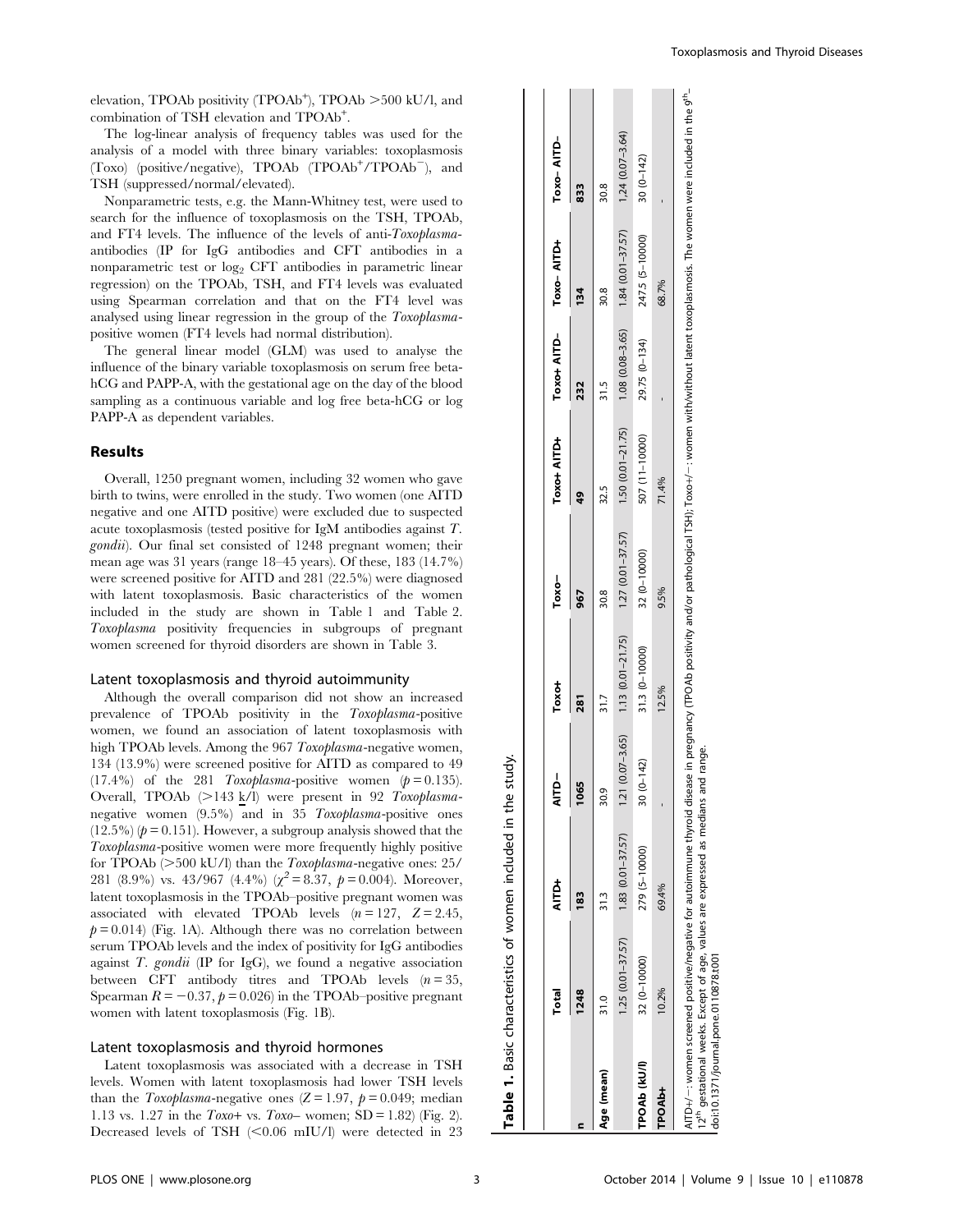| Table 2. History of previous pregnancies and the outcome of the current pregnancy. |                        |               |                           |                  |                 |                |                                 |
|------------------------------------------------------------------------------------|------------------------|---------------|---------------------------|------------------|-----------------|----------------|---------------------------------|
|                                                                                    |                        |               |                           |                  |                 |                |                                 |
|                                                                                    |                        |               | Total (n) Toxo+ AITD+ (n) | Toxo+ AITD- (n)  | $Toxo-AITD+(n)$ | Toxo-AITD-(n)  | õ                               |
| Total (n)                                                                          |                        | 1248          | $\frac{6}{4}$             | 232              | 134             | 833            | 131<br>$\overline{\phantom{a}}$ |
| Number of previous pregnancies                                                     |                        | 459           | $\overline{0}$            | 84               | 4               | 302            | 139                             |
|                                                                                    |                        | 340           | $\tilde{=}$               | 57               | 39              | 231            | 135                             |
|                                                                                    |                        | 125           |                           | 27               | Ľ               | 5              | 0.92                            |
|                                                                                    | Not available          | 324           | $\frac{3}{2}$             | 54               | 38              | 219            | 139                             |
| Current Pregnancy Outcome                                                          | Live birth             | 678           | 51                        | 127              | $\overline{7}$  | 449            | 1.54                            |
|                                                                                    | Abortion or fetus loss | $\frac{8}{2}$ | 0                         |                  |                 | $\overline{c}$ |                                 |
|                                                                                    | Not available          | 552           | $\frac{8}{2}$             | $\overline{101}$ | 6               | 372            | <b>1.09</b>                     |
|                                                                                    |                        |               |                           |                  |                 |                |                                 |

AITD+/-: women screened positive/negative for autoimmune thyroid disease in pregnancy (TPOAb positivity and/or pathological TSH); Toxo+/-: women with/without latent toxoplasmosis. The last column shows OdsRatio<br>reflecting AITD+/-: women screened positive/negative for autoimmune thyroid disease in pregnancy (TPOAb positivity and/or pathological TSH); Toxo+/-: women with/without latent toxoplasmosis. The last column shows OdsRatio reflecting increased (decreased) risk of autoimmune thyroid disease in Toxoplasma-infected subjects. No association was statistically significant. doi:10.1371/journal.pone.0110878.t002

|              |      | Total Negative in screening | Positive in screening | TPOAb      | negative |        | TPOAb      | positive            |    |
|--------------|------|-----------------------------|-----------------------|------------|----------|--------|------------|---------------------|----|
| HSL          |      |                             |                       | suppressed | elevated | normal | suppressed | elevated all values |    |
| Тохо-        | 967  | 833                         | 134                   |            | 2        |        |            | œ                   | 92 |
| Toxo+        | 281  | 232                         | 49                    |            |          |        |            |                     | ςς |
| <b>Total</b> | 1248 | 1065                        | 183                   |            | 26       |        |            |                     |    |

Table 3. Frequencies of pregnant women screened for autoimmune thyroid disorders according to Toxoplasma positivity.

Table 3. Frequencies of pregnant women screened for autoimmune thyroid disorders according to Toxoplasma positivity.

Toxo-: women without toxoplasmosis; Toxo+: women with latent toxoplasmosis . Positivity in screening for autoimmune thyroid disorders included either positivity of TPOAb and/or pathological TSH.<br>doi:10.1371/journal.pone.01 Toxo–: women without toxoplasmosis; Toxo+: women with latent toxoplasmosis. Positivity in screening for autoimmune thyroid disorders included either positivity of TPOAb and/or pathological TSH. doi:10.1371/journal.pone.0110878.t003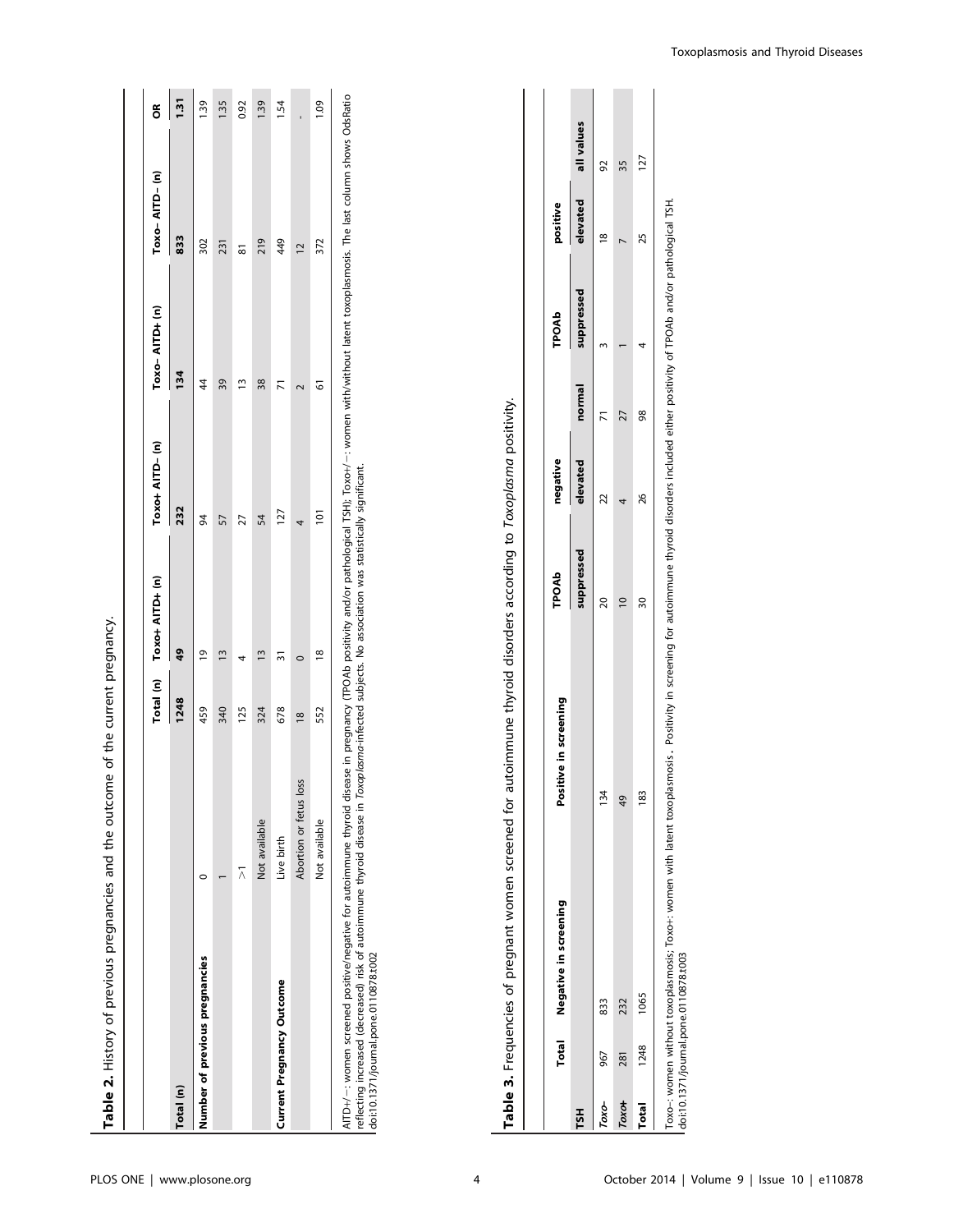

Figure 1. Association of latent toxoplasmosis and serum TPOAb levels in pregnant women (9–12th gest. wks). A: Serum TPOAb levels in Toxoplasma-negative vs. Toxoplasma-positive pregnant TPOAb-positive women. Black lines represent median values. (Mann-Whitney test). B: Negative correlation between log<sub>2</sub> CFT (complement fixation test) T. gondii antibodies and serum TPOAb levels in the TPOAb-positive pregnant women with latent toxoplasmosis (Spearman correlation). doi:10.1371/journal.pone.0110878.g001

Toxoplasma-negative women (2.5%) and in 11 Toxoplasmapositive ones  $(4.1\%)$  ( $p = 0.166$ , chi-square test).

The IP for IgG in the Toxoplasma-positive women positively correlated with the FT4 level  $(n = 76, F = 4.71, R = 0.24,$  $p = 0.033$ . This correlation was even stronger in the TPOAb– positive pregnant women with latent toxoplasmosis  $(n=32)$ , Spearman  $R = 0.43$   $p = 0.014$ ; Fig. 3A). In this subgroup, also a positive correlation existed between CFT antibody titres and FT4 levels ( $n = 32$ , Spearman  $R = 0.45$ ,  $p = 0.009$ ; Fig. 3B).

The statistical analysis did not show any correlation either between the IP for IgG or between the CFT antibody titres and TSH or TPOAb in the Toxoplasma-positive women.

In our data set, no association was observed between latent toxoplasmosis and hypothyroidism in pregnancy. Elevated TSH levels  $(>=3.67$  mIU/l) were found in 40  $(4.2\%)$  Toxoplasmanegative women and in 11 (4.1%) Toxoplasma-positive women (Table 1). A model with three variables: latent toxoplasmosis (positive vs. negative),  $TPOAb (TPOAb<sup>+</sup> v.s. TPOAb<sup>-</sup>)$ , and TSH (suppressed/normal/elevated) did not show any significant association between the binary variables analysed  $(p = 0.398)$ .



Figure 2. Comparison of serum TSH in pregnant women (9– 12th gest. wks) with and without latent toxoplasmosis. The dotted lines represent the upper cut-off for normal values. White lines represent median values. Mann-Whitney test. doi:10.1371/journal.pone.0110878.g002

#### Latent toxoplasmosis and serum free beta-hCG and PAPP-A

The statistical analysis did not show any significant association of latent toxoplasmosis either with the serum free beta-hCG  $(p=0.808)$  or the serum PAPP-A  $(p=0.465)$  in the pregnant women in the  $9-12^{th}$  gestational weeks.

#### **Discussion**

In this study, we assess the prevalence of latent toxoplasmosis in pregnancy and analyse its possible association with autoimmune thyroid diseases. The study cohort were consecutive women in the first trimester of pregnancy  $(9-12<sup>th</sup>$  gestational weeks) screened for AITD by measurement of TSH, TPOAb, and FT4. The presence of latent toxoplasmosis was defined as a positive complementfixation test and anti-Toxoplasma IgG positivity in ELISA (women with IgM positivity were excluded).

Of the 1248 pregnant women, 22.5% were screened positive for latent toxoplasmosis and 14.7% for AITD. Although we could not detect any strong effect of latent toxoplasmosis on the presence of AITD, we found that women with latent toxoplasmosis had more often highly elevated TPOAb than the Toxoplasma-negative ones. Furthermore, latent toxoplasmosis had a week stimulatory effect on serum levels of thyroid hormones.

The prevalence of latent toxoplasmosis in our cohort is in line with the data of the Centers for Disease Control and Prevention (CDC) reporting that 22.5% of the North American population older than 12 years of age are positive for Toxoplasma [25], but it is slightly lower than the rate, i.e. 26.7%, found by Wasserman et al. in a large mixed group of pregnant women residing both in rural and urban areas [10]. The pregnant women included in our study were mostly residents of the capital city and only a few of them lived in rural areas. It is highly probable that the prevalence of latent toxoplasmosis would be higher if more rural residents were included. Toxoplasmosis has been reported to be more prevalent in rural areas in many countries, including the Czech Republic [26], probably due to the more frequent contact with Toxoplasma oocytes excreted by cats.

In contrast to Tozzoli et al., who found a 65.5% prevalence of latent toxoplasmosis among patients with AITD [27], only 27.1% of the 127 TPOAb-positive pregnant women were positive for latent toxoplasmosis in our study. Tozzoli analysed a group of 120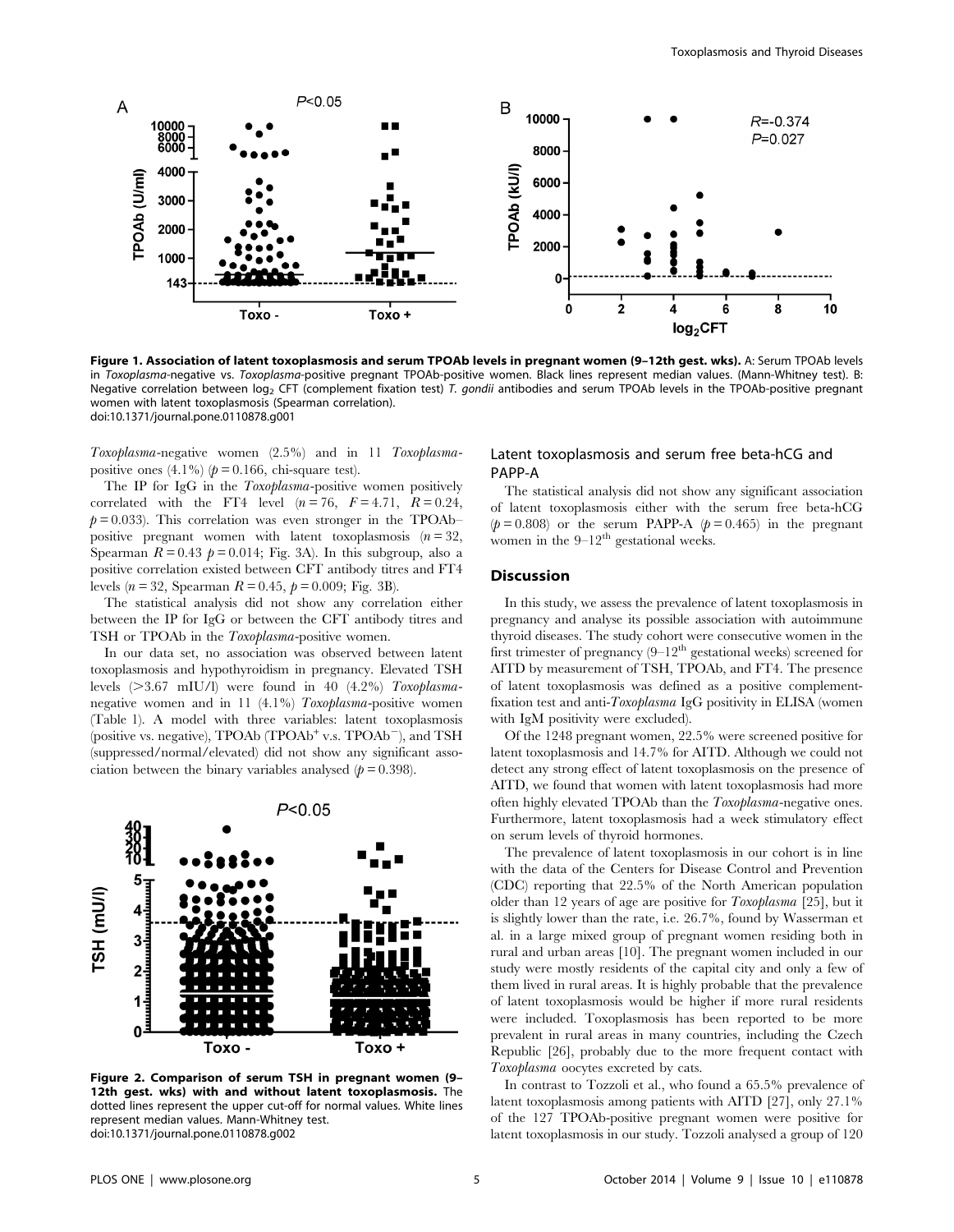

Figure 3. Relationship between free thyroxine (FT4) and positivity for *Toxoplasma* antibodies in TPOAb-positive pregnant women with latent toxoplasmosis. A: Correlation of free thyroxine (FT4) and index of positivity for anti-Toxoplasma IgG antibodies (IP for IgG). B: Correlation of FT4 and logarithmic values of the complement fixation test (CFT) antibodies against T. gondii (Spearman correlation). Dotted lines represent the reference range for FT4. doi:10.1371/journal.pone.0110878.g003

AITD patients from different areas of north-western Italy. Although the numbers of AITD patients analysed are similar, there are some potentially important differences between these two groups. Our cohort consisted of pregnant women with mostly mild forms of Hashimoto's thyroiditis (HT) including subclinical cases, with no identified Graves' disease (GD) cases; and it was relatively homogeneous, consisting mostly of capital city residents. Tozzoli et al. have not characterised their AITD group in detail, but it appeared to be more heterogeneous with a large proportion of Graves' disease cases (there was no difference in the prevalence of toxoplasmosis in HT and GD, however).

The results of our study differ also from the data reported by Wassermann et al. They have found a strong association between TPOAb and antibodies against T. gondii in a comparably large group of pregnant women analysed in the second half of pregnancy [10]. In our study, there was a significant association between latent toxoplasmosis and TPOAb levels only in the TPOAb-positive women. Interestingly, we found a negative correlation between the CFT titres of anti-Toxoplasma antibodies and TPOAb levels in these women. It is known that the CFT titres decrease with the duration of the latent infection by the protozoan [28], therefore, we can speculate that the production of the TPOAb increases with the time from the infection by T. gondii. This suggests that the observed phenomenon represents a cumulative effect of latent toxoplasmosis, rather than a fade away effect of past acute toxoplasmosis.

Different results obtained in our study and works by others [10,27] concerning the percentages of women with positive autoantibody tests could be explain by geographical differences in autoantibodies generation patterns [29].

Our study is the first to address the effect of latent toxoplasmosis on thyroid hormones production. We demonstrate that the infection is not associated with hypothyroidism, as could be expected, as a result of the promotion of thyroid autoimmunity, but that it is associated with a slight decrease in TSH and an increase in FT4 (as observed only in TPOAb-positive/Toxoplasma-positive women). Moreover, the correlation analysis showed that women with a higher index of positivity for  $T$ . gondii IgG antibodies, as well as with a higher CFT antibody titre, had higher concentrations of FT4. These concentrations remain, however, at subclinical levels. Furthermore, we could exclude an effect of latent toxoplasmosis on the serum concentration of HCG, which is known to have a TSH-like effect in pregnancy leading to transitory

gestational hyperthyroidism [30]. Our data thus indicate that latent toxoplasmosis per se might have a moderate stimulatory effect on thyroid hormone production in pregnancy. We can just speculate about the mechanisms responsible for the observed phenomena. During early pregnancy, an initial shift from Th1 to Th2 immune reactions occurs as part of the mechanisms of maternal immune tolerance of the foetus, as a semi-allograft [31]. This may also lead to a reactivation of Toxoplasma infection, because under normal conditions, this intracellular parasite is controlled mostly by Th1 immune reactions [32,33]. It is possible that this Th1 to Th2 shift could also be behind a partial escape of T. gondii from immunological control with subsequent activation of autoimmune mechanisms that advance the progression of preexisting thyroiditis with a transient release of thyroid hormones. Thus, it would be interesting to analyse the values of maternal thyroid parameters in relationship to the Toxoplasma positivity in the second half of pregnancy, when the Th1 response shifts back to Th2, and also after delivery.

A possible role of the NK cells in the interaction between Toxoplasma and thyroid autoimmunity should be mentioned. As Solerte et al. have shown, important alterations in the NK cell function are associated with the autoimmune thyroid disorders and these changes are probably related to the onset and progression of the autoimmune mechanism [34]. NK cells are important mediators of the immune response against Toxoplasma via a robust IFN-γ-mediated effect that limits parasite replication and allows for parasite clearance [35]. A defect of the NK cell activity in autoimmune thyroiditis could thus eventually result in a higher risk of reinfection by T. gondii during pregnancy [36].

Also, fetal microchimeric cells have been more frequently found in the thyroid gland of women with Hashimoto's thyroiditis and Graves' disease compared to those women without thyroid autoimmunity [37,38]. It was suggested that Toxoplasma-containing cells of fetal origin could disseminate the parasite in the maternal organism [39]. It was reported recently that Toxoplasma increases migration activity of infected leukocytes, which could help spread infection in various tissues of the host body [40].

Our study has several limitations. Most importantly, the numbers of pregnant women with thyroid dysfunction  $(hypo-/$ hyperthyroidism) are too low to perform a reliable statistical analysis of the thyroid hormonal secretion with regard to the Toxoplasma status. Moreover, we are lacking the follow-up data on the thyroid hormone levels, which would improve the under